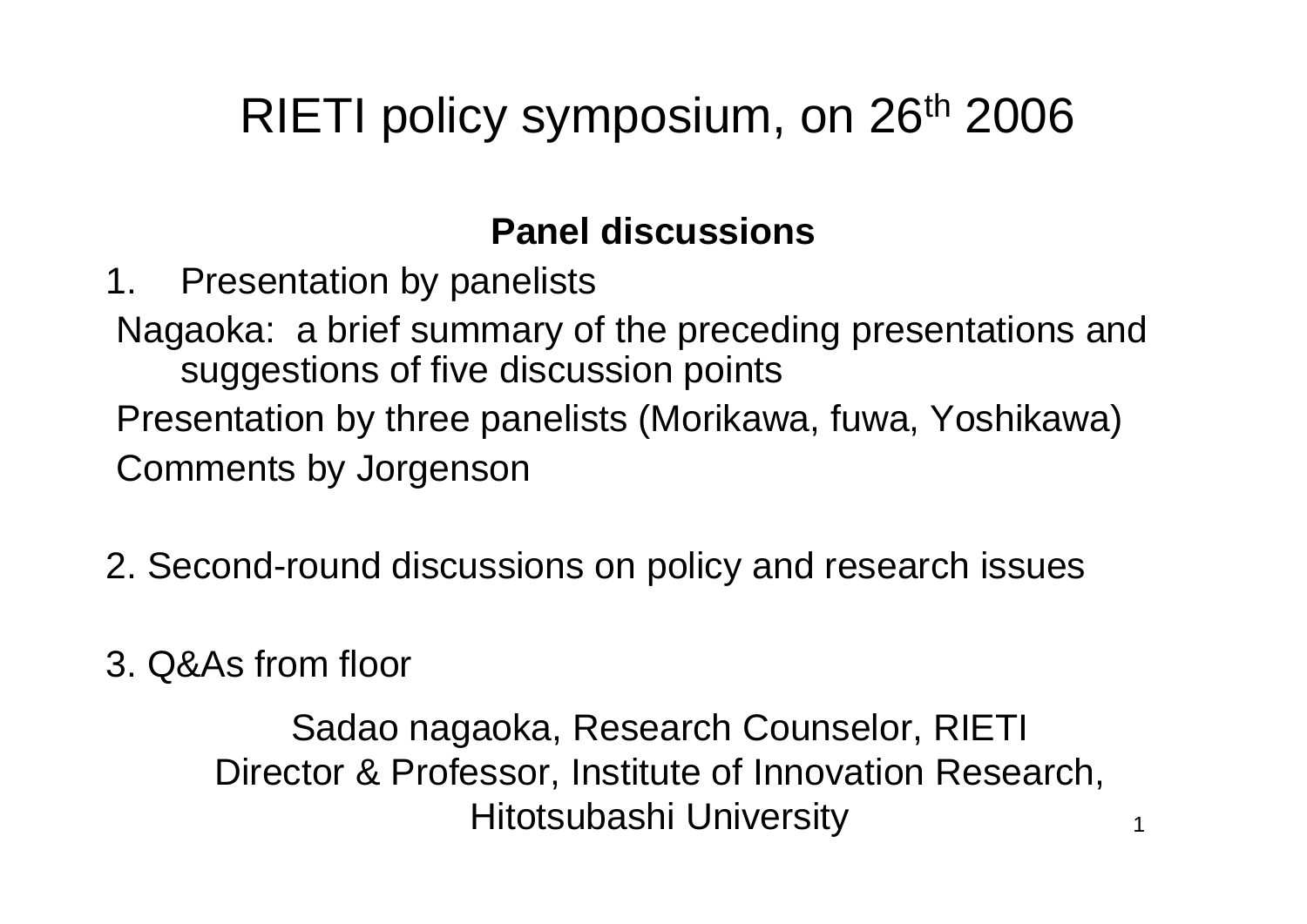I. A brief summary of the preceding presentations

1. Miyagawa and Fukao on the sources of productivity growth in Japan

Improving productivity performance in Japan will require broad based approach, covering

mobility of the firm (active entry of new firms), efficient utilization of IT for service innovation, and human capital accumulation.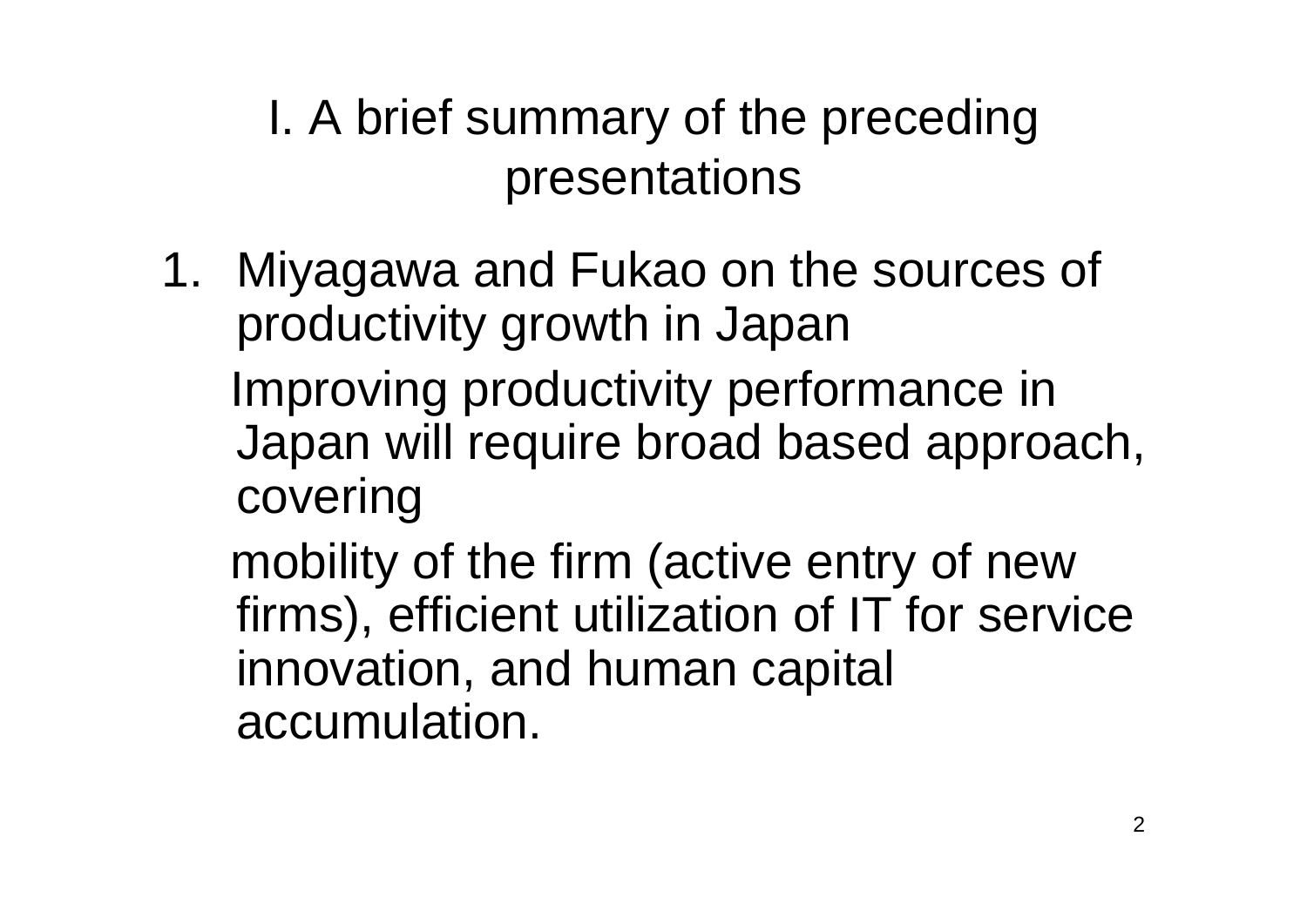## 2. Jorgenson on world economic growth

- Acceleration of growth from 1995 on
- Increasing importance of IT for the productivity growth in developed economies

Almost half of TFP growth and capital deepening in US and Japan

• Japan' TFP growth does not look poorly, relative to the US in recent years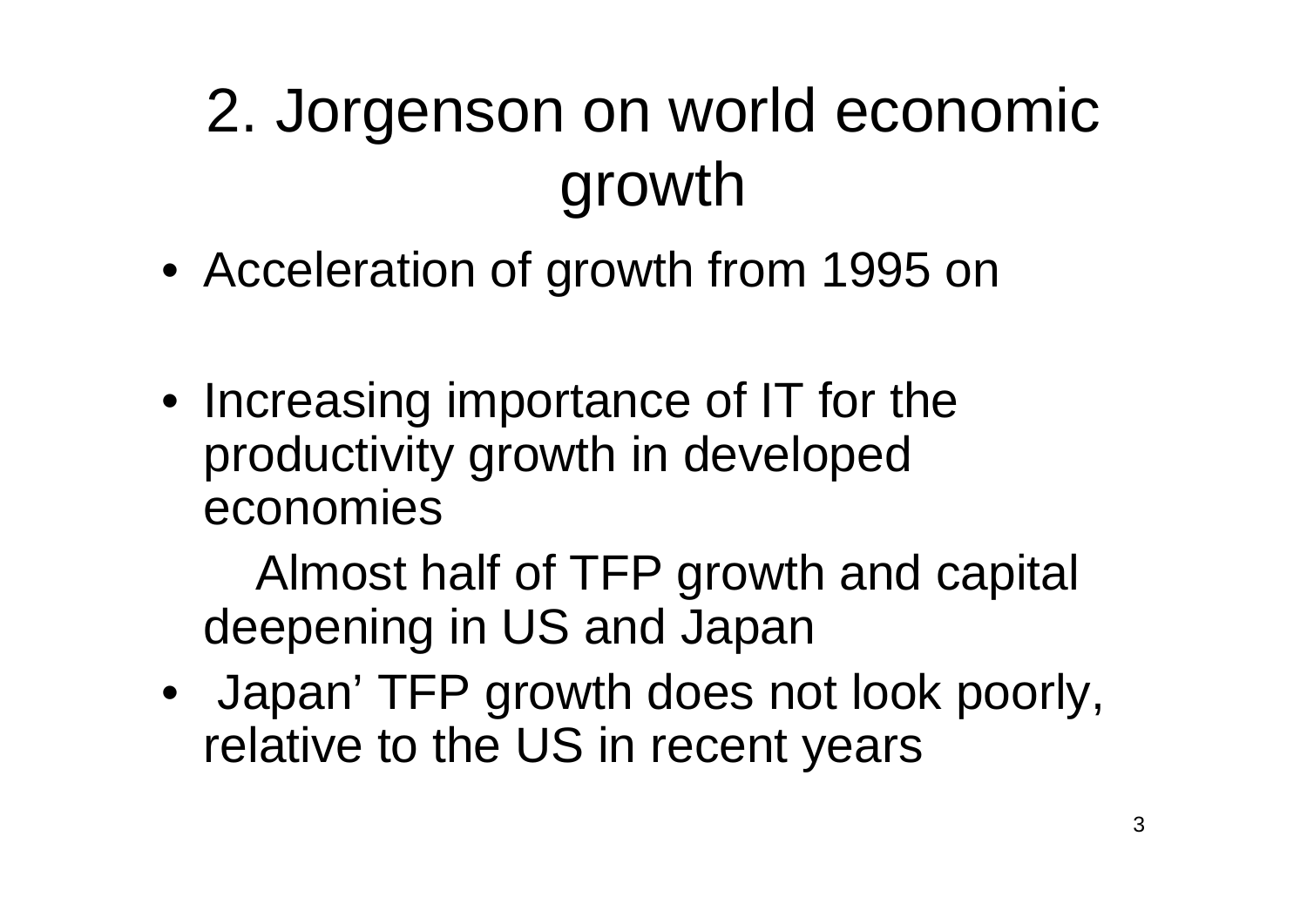- 3. Motohasi on international comparison of sectoral productivity performance
- Recent productivity performance of the Japanese manufacturing sector has lagged behind that of the USA, while Korean, Taiwanese and Mainland Chinese manufacturing sectors have made rapid catch-up.
- Significant productivity differentials in favor of US in construction, electricity, finance \$ insurance and services.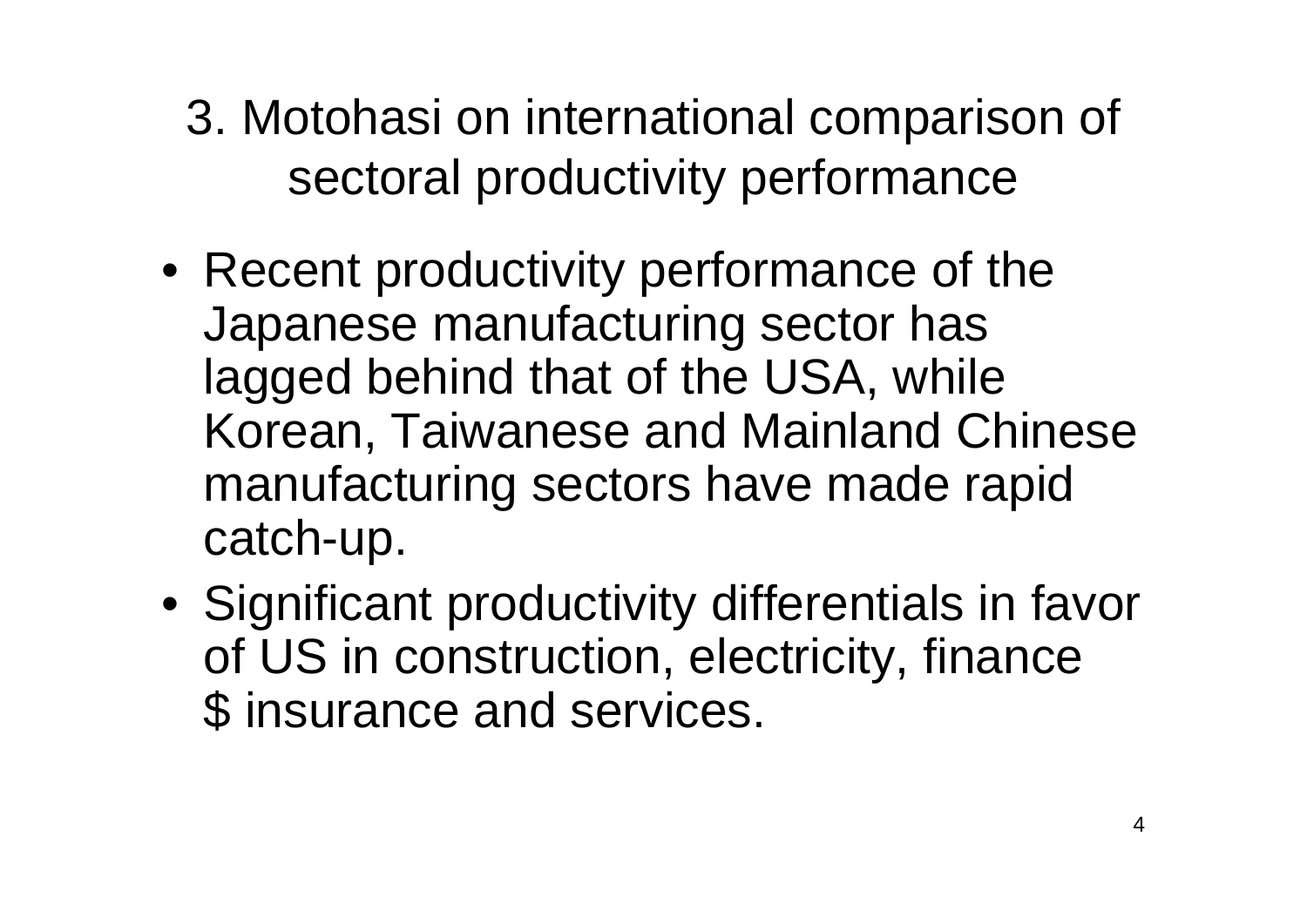### 4. Timmer on growth and productivity in EU

- The EU's productivity performance has lagged behind from that of the US in the recent decade. From convergence to divergence.
- Importance of market service industries as a source of such productivity performance differential. Low TFP growth and low accumulation of IT capital in EU.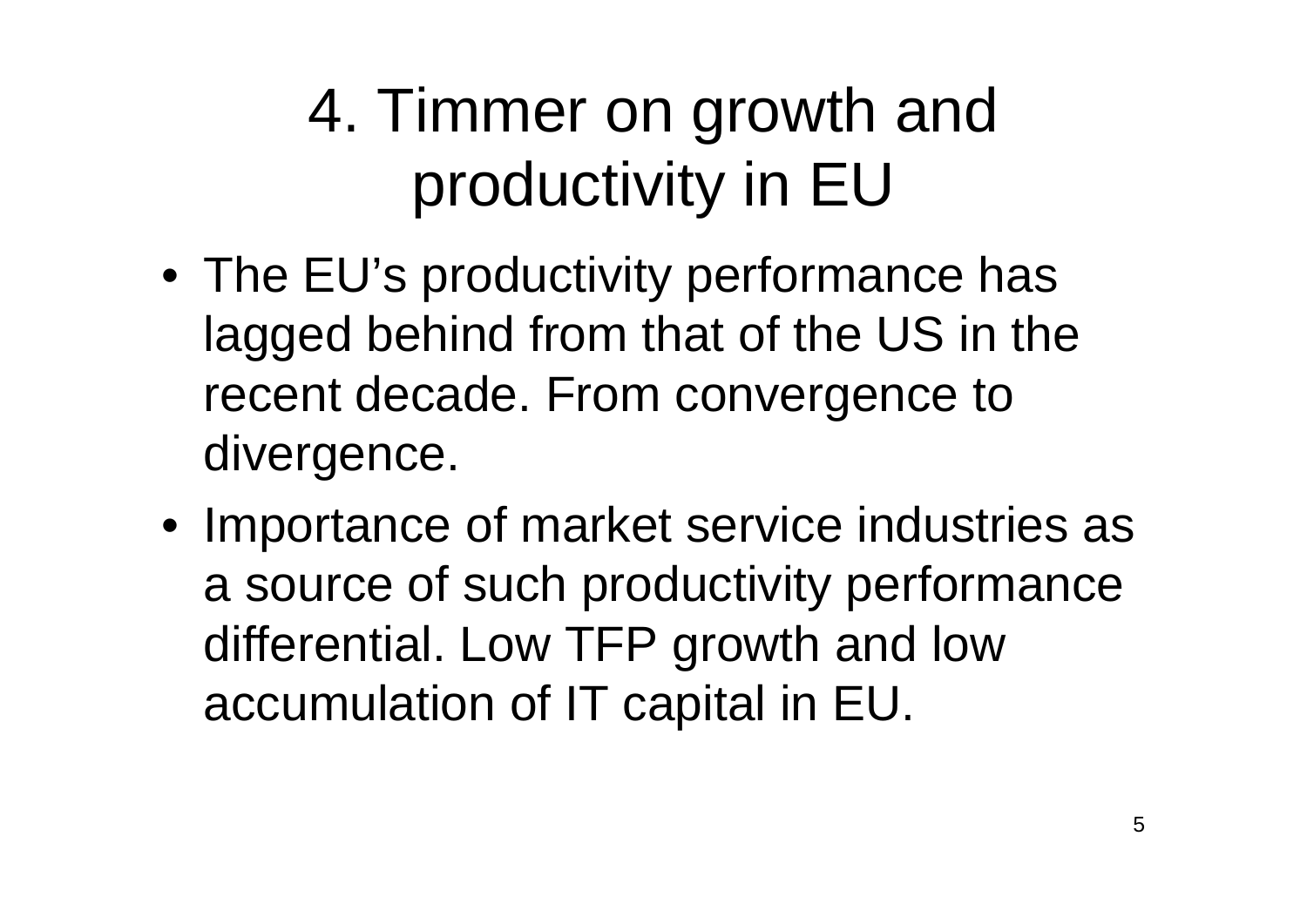# II. Some focal issues

- 1. Future of productivity effects of IT technology
- • If the Moor' law would prevail in the future, the productivity contribution of IT would further increase in the future.
- • However, increasing R&D cost burden relative to the size of the market and potential saturation of the advanced economies' market
- • Potential international collaboration for R&DExpanding the market through product innovations and more diffusion of IT products in the developing countries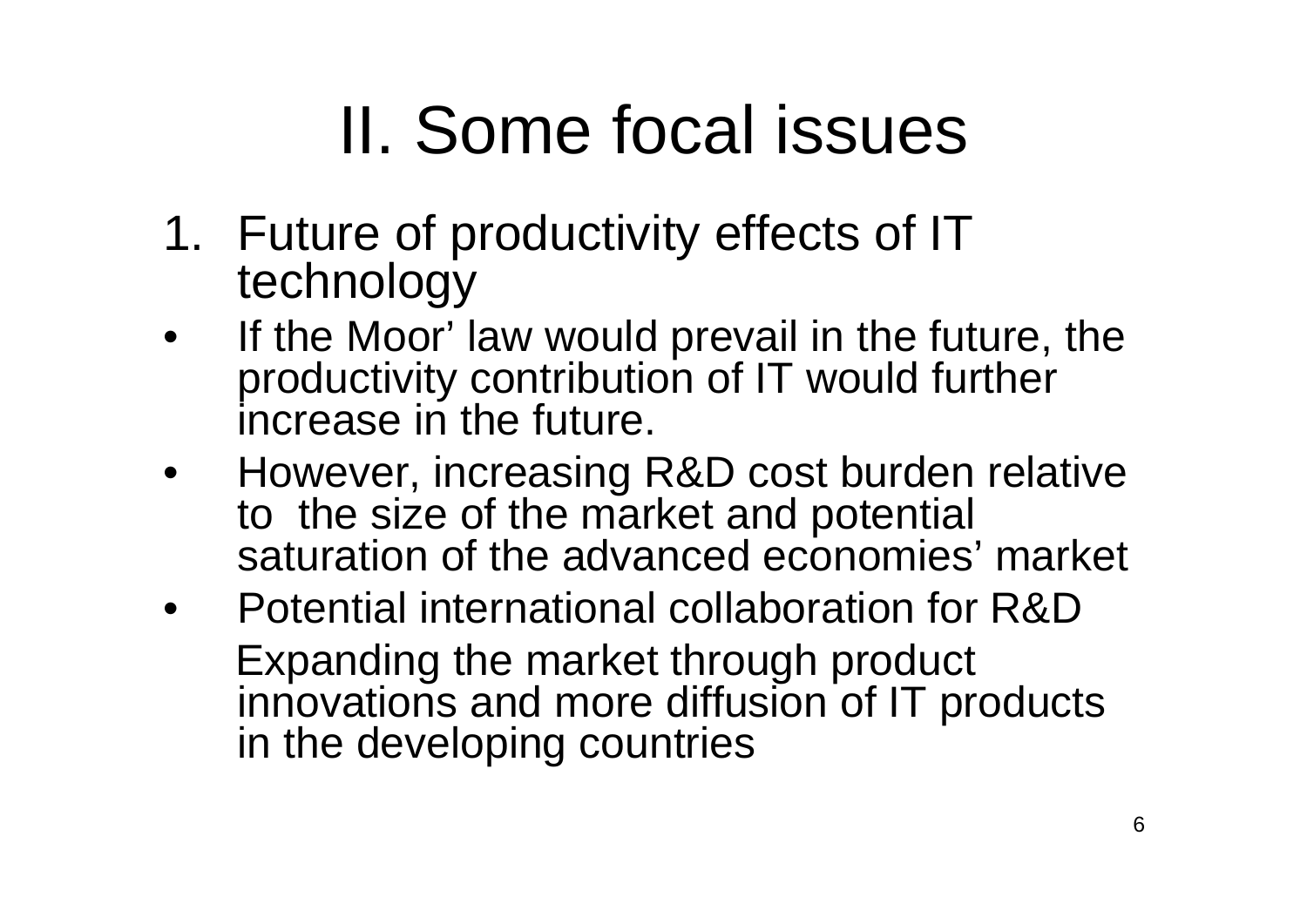#### Market size vs. R&D for semiconductor



Data from WSTS and Intel 7 and 7 and 7 and 7 and 7 and 7 and 7 and 7 and 7 and 7 and 7 and 7 and 7 and 7 and 7 and 7 and 7 and 7 and 7 and 7 and 7 and 7 and 7 and 7 and 7 and 7 and 7 and 7 and 7 and 7 and 7 and 7 and 7 and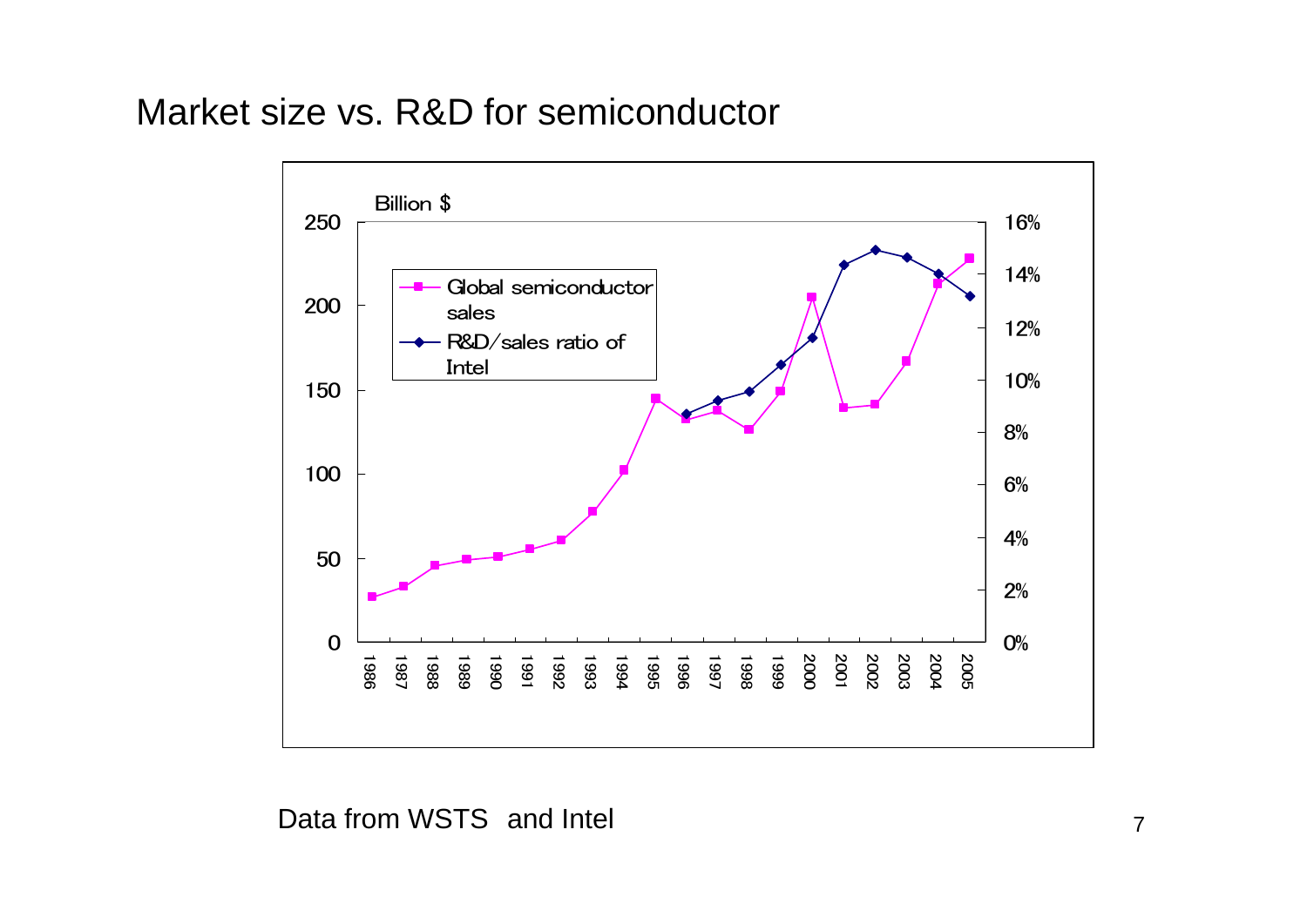- 2. Mechanism of productivity growth of service and regulated industries.
- Why does international productivity differential persist for a long time? Why IT is less used compared to the US? Is it related to low TFP growth?
- Variety of causes depending on sub sectors:
	- -Design of regulation and procurement,
	- -Evaluation issues of service quality and the breadth of menu
	- -Underdevelopment of "solution business in Japan, which undertakes complementary innovation.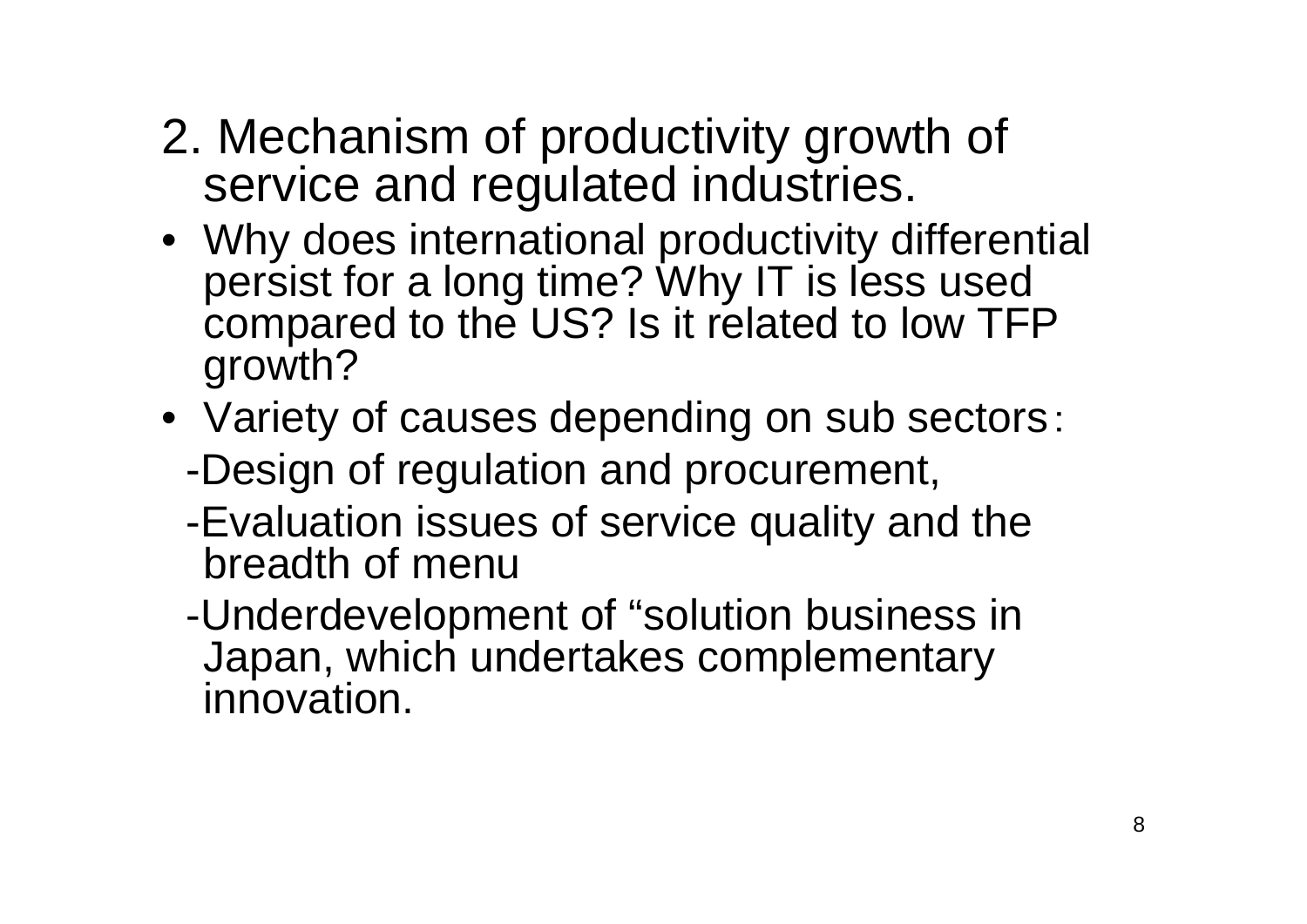- 3. Transition from catch-up oriented institutions to frontier-oriented institutions
- • Catch-up oriented institutions would not guarantee the convergence. The forging ahead of the US in 1990s, based on new industry creations
- Design of institutions in favor of innovations (IPRs, competition policy encouraging innovation competition, risk capital etc.)